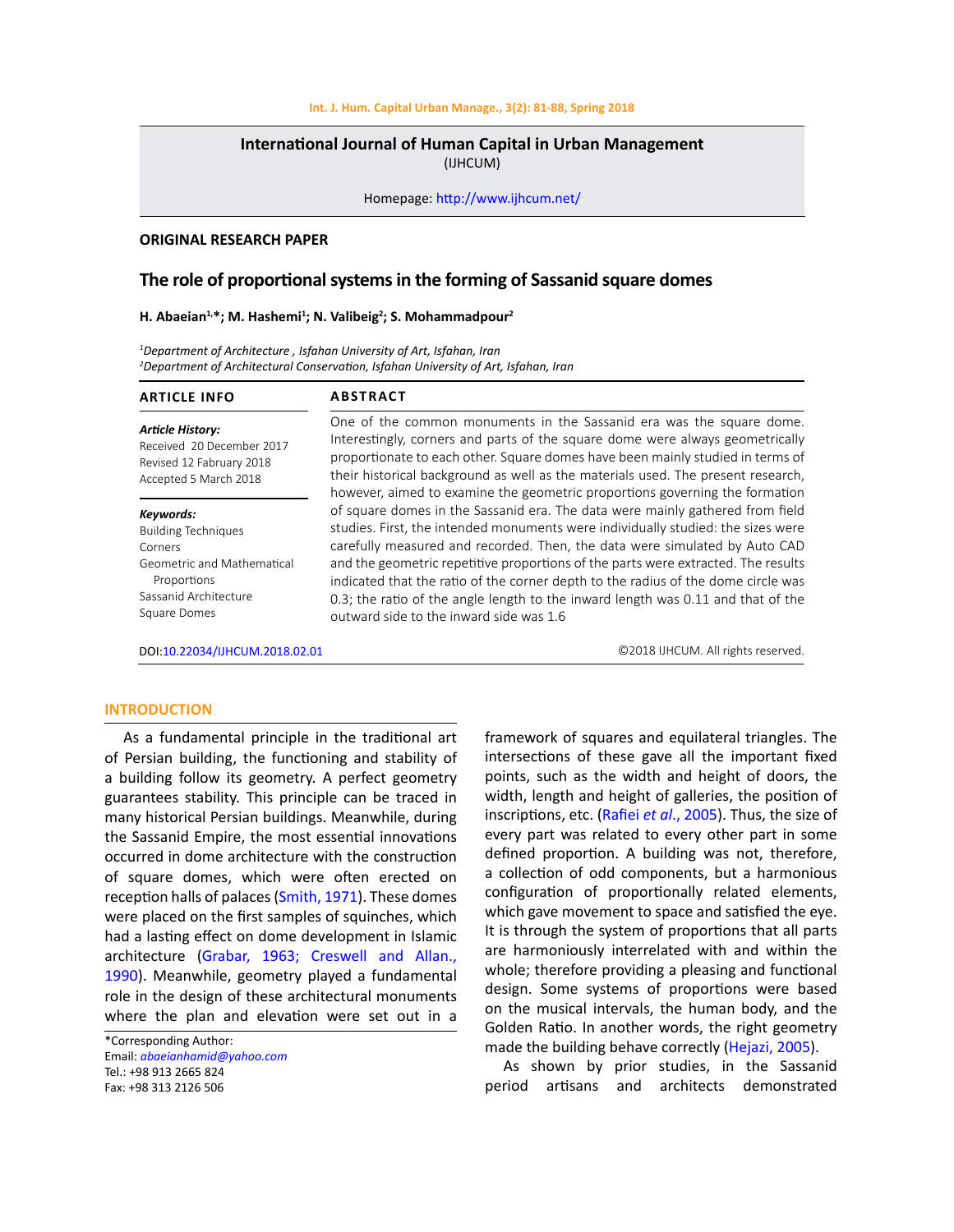high achievements in complex geometrical rules (sarhangi, 1999; Hejazi, 2005; Kharazmi *et al*., 2012; valibeig and mohammadi, 2016). This article aims to show the importance of geometry, especially proportional systems, as an influential component in the design process of Chahartaqi buildings. The application of practical geometry throughout these Sassanid buildings will be discussed and their geometrical ratios will be shown in order to arrive at a deep understanding of the connection between mathematics and art in ancient Persia. So far, the studies performed on square domes have focused mainly on the historical background as well as structural features. This study, however, aimed to examine them to achieve the proportional systems used in the buildings. The results obtained from such studies may help to have a better understanding of construction techniques in the past. In addition, recognition of architecturally dominant structures in a given era may offer new geometric perspectives to be used in today's architectural patterns. To achieve this, the current study aims to answer the following main questions:

1) Are there any specific geometric repetitive proportions between the outward length and the inward length in square domes?

2) What are the specific geometric repetitive proportions in the plan view and elevation of the square domes?

3) Are there any similar proportions between the corner depth and the radius of the dome circle?

After careful examination of square domes in terms of dimensions of different parts (in both plan view and elevation), the existing geometric proportions were extracted through computerized modeling. Existing research in the field of practical geometry relevant to architectural buildings mostly pertains to geometric patterns of Islamic architecture (Ozdural, 2000; Bonner, 2003). Scant research exists exploring the same subject in ancient Persian architecture and proportions (Kharazmi *et al*, 2012). There are some comprehensive research works dedicated to the field of metaphysical (Ardalan and L, 1973) and mathematical (Kritchlow, 1969; Hejazi, 2005) aspects of Sassanid architecture that have made it possible to uncover some of the profound knowledge used in Persian traditional architecture. Geometrical analysis of many Persian historical buildings has proven that a complete knowledge of proportions, in particular, the Golden Ratio was widely used in Persian architecture and it was the basis of Persian aesthetics (Hejazi, 2005). Kharazmi *et al.,* (2012) conducted a research to examine whether or not Sassanid stucco followed specific geometrical rules. By analyzing Sassanid stucco ornaments, they show the knowledge of geometry and mathematics possessed by ancient Persians. The seven frieze groups and seventeen wallpaper groups have been used to show the application of repeating units and symmetry. They provide a better explanation for the creation of the Sassanid stucco patterns, and thus a better understanding of the ornaments. Hejazi ( 2005) conducted research to analyze geometrical characters of Persian traditional buildings. He proved that there are many proportions that are used in these buildings and that these geometrical relations provide the basis for the whole building. Put another way, the design of plans, elevations, geometric and architectural patterns, and mechanical and structural features, can be proved through geometrical analysis of Persian historical buildings. He showed that systems of proportions in architecture originated from musical ratios, sacred geometry in nature or mathematical patterns. Using geometrical analysis through the Persian architecture, he found the similar ratios in Taj-al-Mulk's dome in Isfahan based which he defines the Golden Ratio that had been masterly used over the design of the building. Similarly, there is the same ratio in the elevation of the dome representing this module. Mehdizadeh *et al.,* (2011) explored the mathematical and physical ratios used in building dimensions. They showed that these proportions were used in the construction process to make the building perform correctly. Through this research, a new system of proportion, called "Hanjar triangle", was introduced. Their results showed that the key element to the appropriate geometry is the modular system, where proportions and relations emerge. They concluded that all these dimensions were derived from edges of the right-angled triangle. Certain investigations, which examined Sassanid art in Firouzabad and Bishapur, made it clear that vaults and domes were structurally and functionally important elements (Ghrishman *et al*., 1971). Likewise, during the restoration process of Dokhtar Castle in 1973, it was revealed that there were certain structural similarities and differences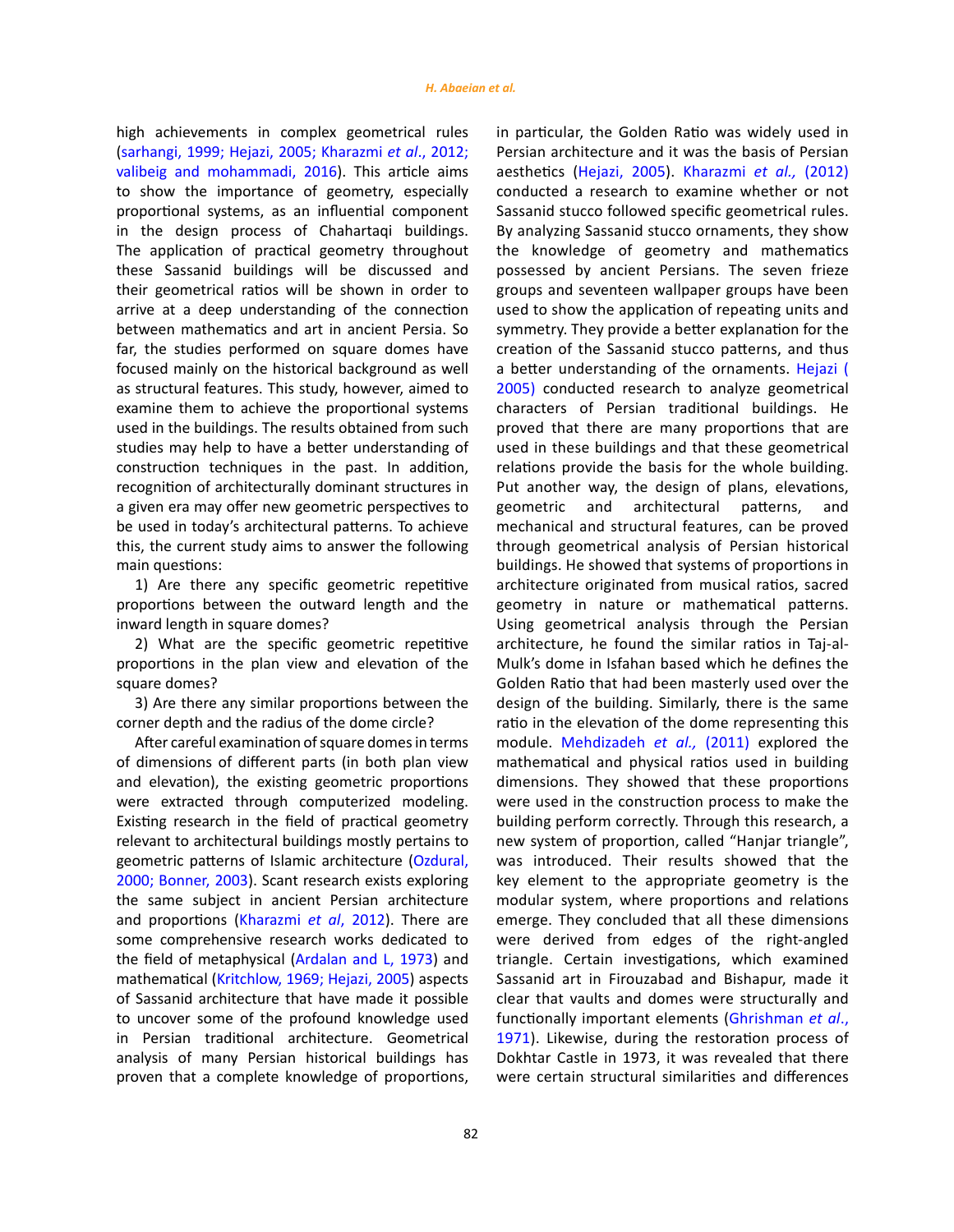between the fire temples (Hugi, 1977). Persian architects have made the most of geometric proportions, both before and after the Islamic era, in their works (Hejazi, 2005). Among the geometric proportions in Persian square domes, several cases have been mentioned including the ratio of column width to lateral side length which ranged between 1, 3/2 and 3/9. The ratio creates a 23.5° arc distance between the column corners and the resultant line of sight. Interestingly the 23.5° arc distance equals the solar inclination angle (Vanden Berghe, 1977). Several researchers have also studied how the geometric features of the corners have undergone changes. However, whether there is a geometric proportion between the architectural elements of the square domes has not been studied (Godard, 1965; Hejazi and Saradj, 2014). Exploring Persian traditional buildings, Godard (1965) found a quantitative relation in the Niasar Chahar Taghi, which has a proportion of 1/2 in the relation of column's width to the distance between two columns. Kovskaia and Golombek (1985) ferret out geometrical proportions around the fourteenth century in central Asia. They introduced a new

proportion called GAZ, which utilized as a module throughout the buildings. Namjou (2014) conducted a study on Chahar Taghi Buildings over the Sassanid era in Iran. He perceived all the buildings through two categories of plan and elevation based on their geographical location divided into four geometrical groups. The measured attributes include the dimensions of plan, columns and height of the building. According to this, the smallest Chahar Taghi is Mahneshan with 16 square meter however; the biggest one has 625 square meter belonged to the Ghasr-e-Shirin. Comparing the results, it can be seen some repetitive ratios over the dimensions of 100 measured buildings; however, this study does not develop any quantitative framework to identify these proportions.

# **MATERIALS AND METHODS**

The Sassanid era is one of the historical periods in which square domes were very common. (Namjoo, 2014) They were especially used as fire temples. Fortunately, a considerable number of famous square domes have survived (Fig. 1).

Since it is not possible to examine all the surviving

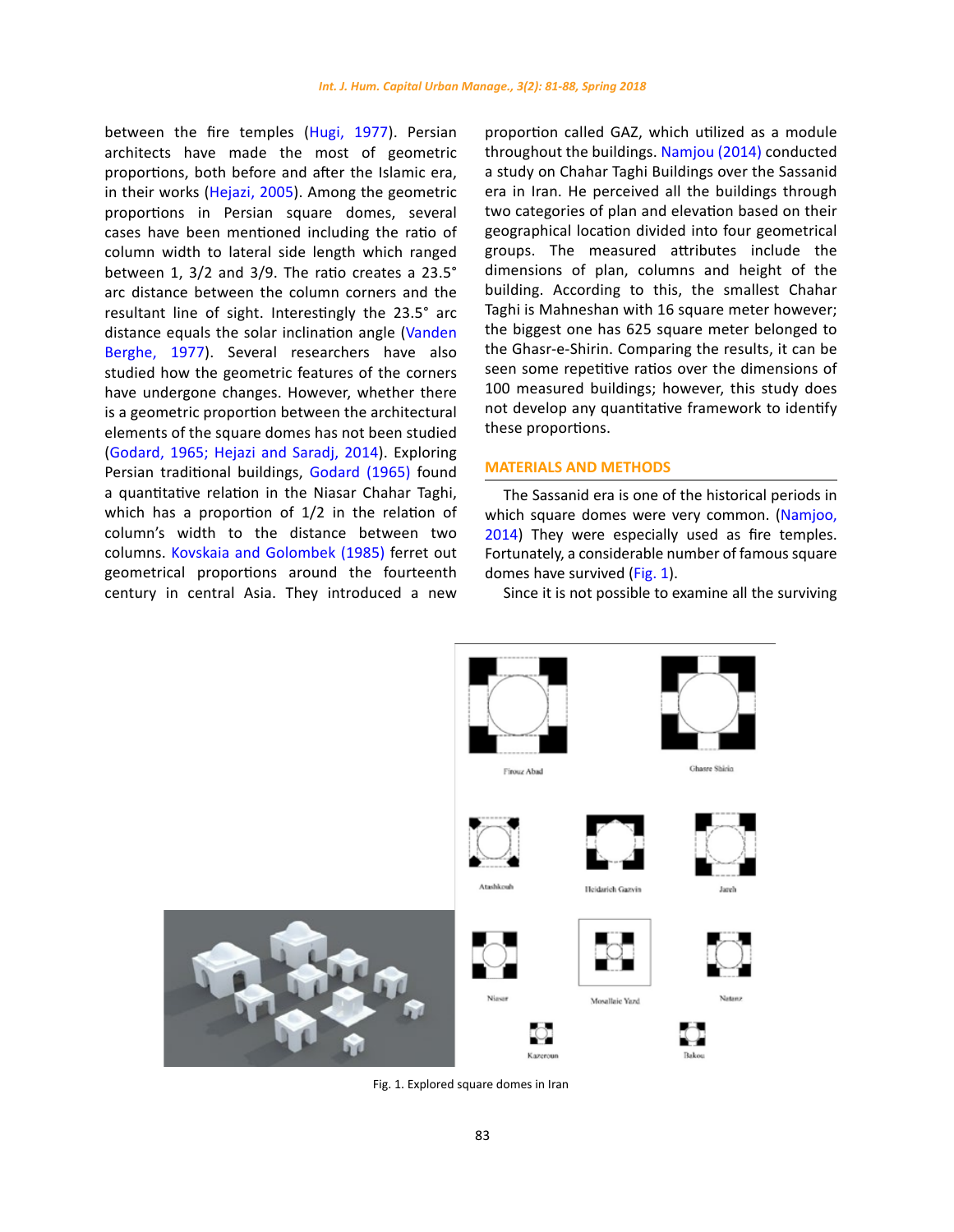square domes in this study, only square domes limited to the Sassanid era and to the country of Iran were examined. In addition to geometric characteristics, other selection criteria for the square domes included geographic factors, being inside or outside of the city, as well as the dimensions. In addition, only typical cases were selected to represent a large group of square domes. The selection of similar domes was avoided (Fig. 2). On this basis, a total of twenty Sassanid square domes were selected and studied in this research including fire temples in Izadkhvast, Jareh, Kheyrabad, Natanz, Khorramdasht, Neyasar, Bazeh Hour, Kazerun, Zahr shir, Sarvestan, Borzou, Konar siah, Firuzabad, Takhtkaykavous, Chahar taghi Nevis, Karateh, Neghar, Atashkadeh Azar goshtasb, Ghasreshirin, and Minoodasht.

After collecting the needed data using library sources, and mainly, field studies, the dimensions of the square domes were measured and recorded. Since the most commonly used tool to analyze monuments is computerized modeling (Valibeig *et*  *al*., 2012), the dimensions of all parts (both in plan view and in elevation) were modeled, analyzed and examined. The results indicated that there were considerable similarities between different parts of the square domes studied. The results obtained are supported by the outcomes of previous research on similar structures (Godard, 1965).

## **RESULTS**

In architecture, a square dome, as the name implies, refers to a square-base structure with a dome overhead. Square domes are among the important forms in Sassanid architecture and have played a key role in its evolution. The main constituents of a square dome include four thick piers each of which are located in one of the four corners; four arches each of which connects the four piers to each other; a dome built over the arches with the help of four square arches, and four archways formed on four sides of the whole structure (Zamani, 1977). In square domes, there are specific geometric proportions. In order to



Fig. 2. Geographical locations of the square domes studied in Iran-Scale: 1/10000000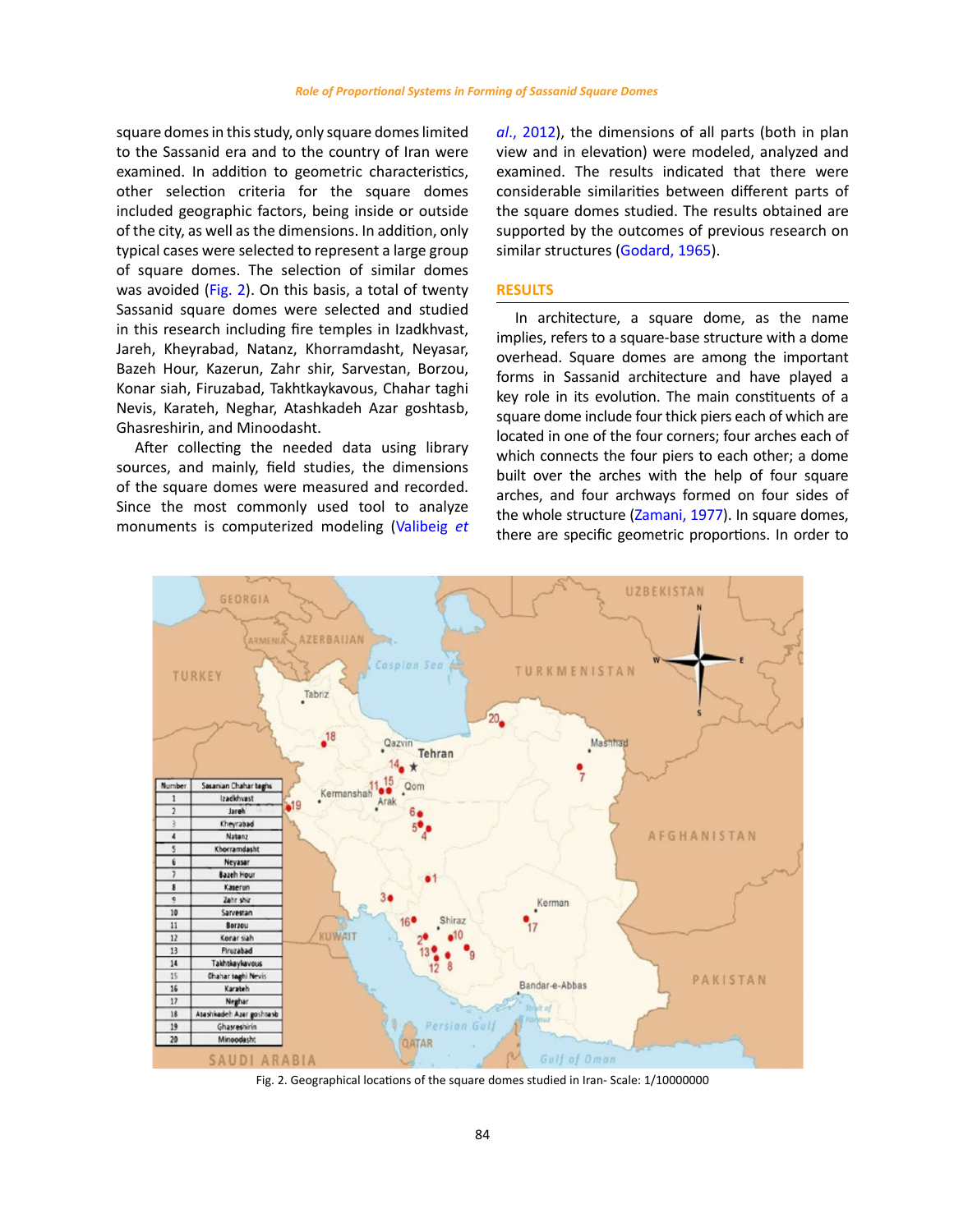# *Int. J. Hum. Capital Urban Manage., 3(2): 81-88, Spring 2018*

| Conventional<br>Symbols in the plan |                                  |   | Conventional<br>Symbols in the plan           | n |
|-------------------------------------|----------------------------------|---|-----------------------------------------------|---|
| a                                   | outward length                   | m | Radius from the dome<br>center to the centers |   |
| b                                   | inward length                    | n | Corner spaces                                 |   |
| с                                   | length of the<br>angular<br>pier | p | Pier radius considered for<br>forming corners |   |
| d                                   | Inward thickness<br>of piers     | r | Dome radius                                   |   |

# Table 1: Specifications in a square dome plan designated by conventional symbols Table 1. Specifications in a square dome plan designated by conventional symbols

Table 2: Specifications in a square dome elevation designated by conventional symbols Table 2. Specifications in a square dome elevation designated by conventional symbols



have a better understanding of these proportions, the dimensions under discussion in the plan, as well as in the elevation, are given in Tables 1 and 2, respectively.

The ratios a/b, c/b, c/a, p/n, p/m, n/r in the plan, and the ratios h2/h1, h2/h3, h3/h1+h2 in the elevation have been calculated and given in Tables 3, 4 and 5.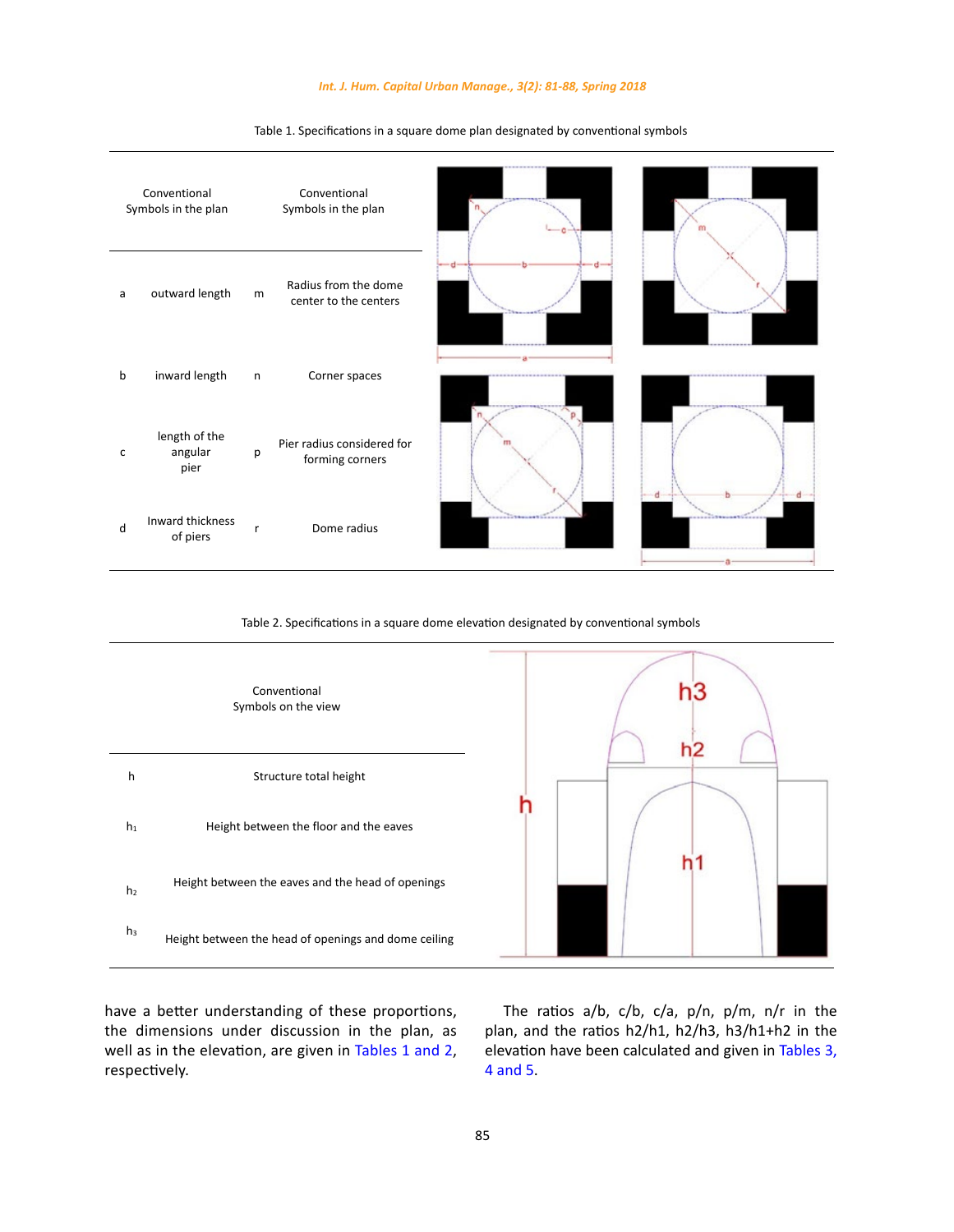The examination of geometric repetitive proportions in Sassanid square domes supports the existence of a numerical constant/relationship. Based on the information given in Tables 1 and 4, However these dimension vary throughout the buildings (Namjoo, 2014), there is a few repetitive proportions among them. The ratios in the plan are as follows:

- The ratio of the length of the outward side to that of the inward side (relation 1-1).
- The ratio of the length of the angular pier to that of

| Row            | Sasanian<br>Chahar taghs    | Geometric Proportions in Chahar taghi plans Available Sizes in Chahar taghi plans |                |                                                                   |             |                |                          |             |           |                          |                                         | <b>Geometric Proportions</b><br>in Chahar taghi views |      |      |             |               |                                                                                                                    |
|----------------|-----------------------------|-----------------------------------------------------------------------------------|----------------|-------------------------------------------------------------------|-------------|----------------|--------------------------|-------------|-----------|--------------------------|-----------------------------------------|-------------------------------------------------------|------|------|-------------|---------------|--------------------------------------------------------------------------------------------------------------------|
|                |                             | a                                                                                 | b              | C                                                                 | m           | n              | p                        | r           | a/b       | c/b                      | c/a                                     | p/n                                                   | p/m  |      |             |               | $n/r$ h <sub>2</sub> /h <sub>1</sub> h <sub>2</sub> /h <sub>3</sub> h <sub>3</sub> /h <sub>1</sub> +h <sub>2</sub> |
| 1              | Izadkhvast                  |                                                                                   | 9.00 5.40      |                                                                   | $0.60$ 2.50 | 1.20           | 0.40                     | 3.80        |           |                          | 1.60  0.11  0.06  0.33  0.16  0.30      |                                                       |      |      |             |               |                                                                                                                    |
| 2              | Jareh                       |                                                                                   |                | 11.80 7.20 0.80 3.50 1.50 0.50 5.00                               |             |                |                          |             |           |                          | 1.60 0.11 0.06 0.33 0.14                |                                                       |      | 0.30 |             |               |                                                                                                                    |
| 3              | Kheyrabad                   |                                                                                   |                | 7.50 4.40 0.40 2.20                                               |             | 1.00 0.40 3.20 |                          |             |           |                          | 1.70 0.09 0.05 0.40 0.18                |                                                       |      | 0.31 |             |               |                                                                                                                    |
| 4              | Natanz                      |                                                                                   |                | 11.35 7.05 0.70 3.52 1.46 0.48 5.00                               |             |                |                          |             |           |                          | 1.60 0.10 0.06 0.33 0.14                |                                                       |      | 0.30 |             |               |                                                                                                                    |
| 5              | Khorramdasht                |                                                                                   |                | 11.00 6.20 0.90 3.10 1.30 0.63 4.40 1.70 0.14 0.08 0.48 0.20 0.30 |             |                |                          |             |           |                          |                                         |                                                       |      |      |             |               |                                                                                                                    |
| 6              | Neyasar                     |                                                                                   |                | 6.00 2.30 0.30 1.50 0.60 0.40 2.10                                |             |                |                          |             |           |                          | 2.50 0.13 0.05 0.55 0.26 0.30           |                                                       |      |      | 0.20        | 0.41          | 0.41                                                                                                               |
| $\overline{7}$ | Bazeh Hour                  |                                                                                   |                | 13.20 6.00 1.40 3.00                                              |             |                |                          |             |           |                          | 1.30 1.00 4.20 2.20 0.23 0.11 0.70 0.33 |                                                       |      | 0.30 |             |               |                                                                                                                    |
| 8              | Kazerun                     |                                                                                   |                | 7.00 4.30 0.50 2.10 0.90 0.40 3.00 1.60 0.11 0.07 0.44 0.19 0.30  |             |                |                          |             |           |                          |                                         |                                                       |      |      |             |               |                                                                                                                    |
| 9              | Zahr shir                   |                                                                                   | 4.40 2.70 0.30 |                                                                   |             | ÷              |                          | $0.20$ 1.40 |           | 1.60 0.11 0.05           |                                         |                                                       |      |      | 0.20        | 0.25          | 0.60                                                                                                               |
| 10             | Sarvestan                   |                                                                                   |                | 4.70 3.40 0.90 1.60 0.70 0.60 2.30 1.40 0.26 0.19 0.85 0.37 0.30  |             |                |                          |             |           |                          |                                         |                                                       |      |      |             |               |                                                                                                                    |
| 11             | Borzou                      |                                                                                   |                | 11.80 6.70 0.80 3.10 1.50 0.50 4.60 1.80 0.11 0.06 0.33 0.16 0.32 |             |                |                          |             |           |                          |                                         |                                                       |      |      |             |               |                                                                                                                    |
| 12             | Konar siah                  |                                                                                   |                | 1.35 0.85 0.05 0.40 0.20 0.10 0.60 1.60 0.05 0.04 0.50 0.25 0.30  |             |                |                          |             |           |                          |                                         |                                                       |      |      |             |               |                                                                                                                    |
| 13             | Firuzabad                   |                                                                                   |                | 8.50 5.20 0.80 2.60                                               |             | 1.10 0.50 3.70 |                          |             |           |                          | 1.60 0.15 0.09 0.45 0.19                |                                                       |      | 0.30 |             |               |                                                                                                                    |
| 14             | Takhtkaykavous              | 5.20                                                                              | 3.50 0.30      |                                                                   |             |                |                          |             |           | 1.50 0.08 0.06           |                                         |                                                       |      |      |             | $0.33$ 0.25   | 1.00                                                                                                               |
| 15             | Chahar<br>taghi Nevis       |                                                                                   |                | 8.95 5.05 0.55 2.50                                               |             | 1.05           | 0.35 3.50                |             |           |                          | 1.80 0.11 0.06 0.33 0.14                |                                                       |      | 0.30 |             |               | $\overline{\phantom{a}}$                                                                                           |
| 16             | Karateh                     | 3.40                                                                              | 2.60 0.50      |                                                                   |             | ÷              | $0.10$ 1.40              |             |           | 1.20 0.18 0.15           |                                         |                                                       |      |      |             | $0.29$ 0.45   | 0.50                                                                                                               |
| 17             | Neghar                      | 7.80                                                                              |                | 4.60 0.75 2.30                                                    |             | 0.95           | $0.53$ 3.25              |             |           |                          | 1.60 0.16 0.09 0.55                     |                                                       | 0.23 | 0.30 |             |               | $\overline{\phantom{a}}$                                                                                           |
| 18             | Atashkadeh<br>Azar goshtasb |                                                                                   | 3.30 1.60 0.40 |                                                                   |             | $\overline{a}$ |                          |             |           | 0.30 1.15 2.10 0.25 0.12 |                                         |                                                       |      |      |             | $0.32$ $0.31$ | 0.78                                                                                                               |
| 19             | Ghasreshirin                | 4.30                                                                              | 2.80           | 0.80                                                              | 1.40        | 0.60           | $\overline{\phantom{a}}$ | 2.00        | 1.50 0.28 |                          | 0.18                                    |                                                       |      | 0.30 | $0.37$ 0.25 |               | 1.00                                                                                                               |
| 20             | Minoodasht                  |                                                                                   |                | 8.80 5.00 0.60 2.80 1.20 0.40 4.00 1.70 0.12 0.06 0.33 0.14       |             |                |                          |             |           |                          |                                         |                                                       |      | 0.30 |             |               | ٠                                                                                                                  |

Table 3: The results from examination of promotions in square domes Table 3. The results from examination of promotions in square domes

Table 4: Geometric repetitive proportions in the plans of Sassanid square domes Table 4. Geometric repetitive proportions in the plans of Sassanid square domes

| $\frac{a}{b}$ = 1.6 (1 – 1), | $\frac{c}{b}$ = 0.11 (1 – 2),     | $\frac{c}{a} = 0.05(1-3)$ , |
|------------------------------|-----------------------------------|-----------------------------|
| $\frac{p}{n} = 0.33(1-4),$   | $\frac{p}{m}$ = 1.4 – 1.6(1 – 5), | $\frac{n}{r}$ = 0.3(1 – 6)  |

Table 5: Geometric repetitive proportions in the elevations of Sassanid square domes Table 5. Geometric repetitive proportions in the elevations of Sassanid square domes

|                                       | $\frac{h_2}{h}$ = 0.25 – 0.45 (2 – 2) |                                             |
|---------------------------------------|---------------------------------------|---------------------------------------------|
| $\frac{h_2}{h_1}$ = 0.2 – 0.4 (2 – 1) |                                       | $\frac{n_3}{h_1 + h_2} = 0.4 - 1.00(2 - 3)$ |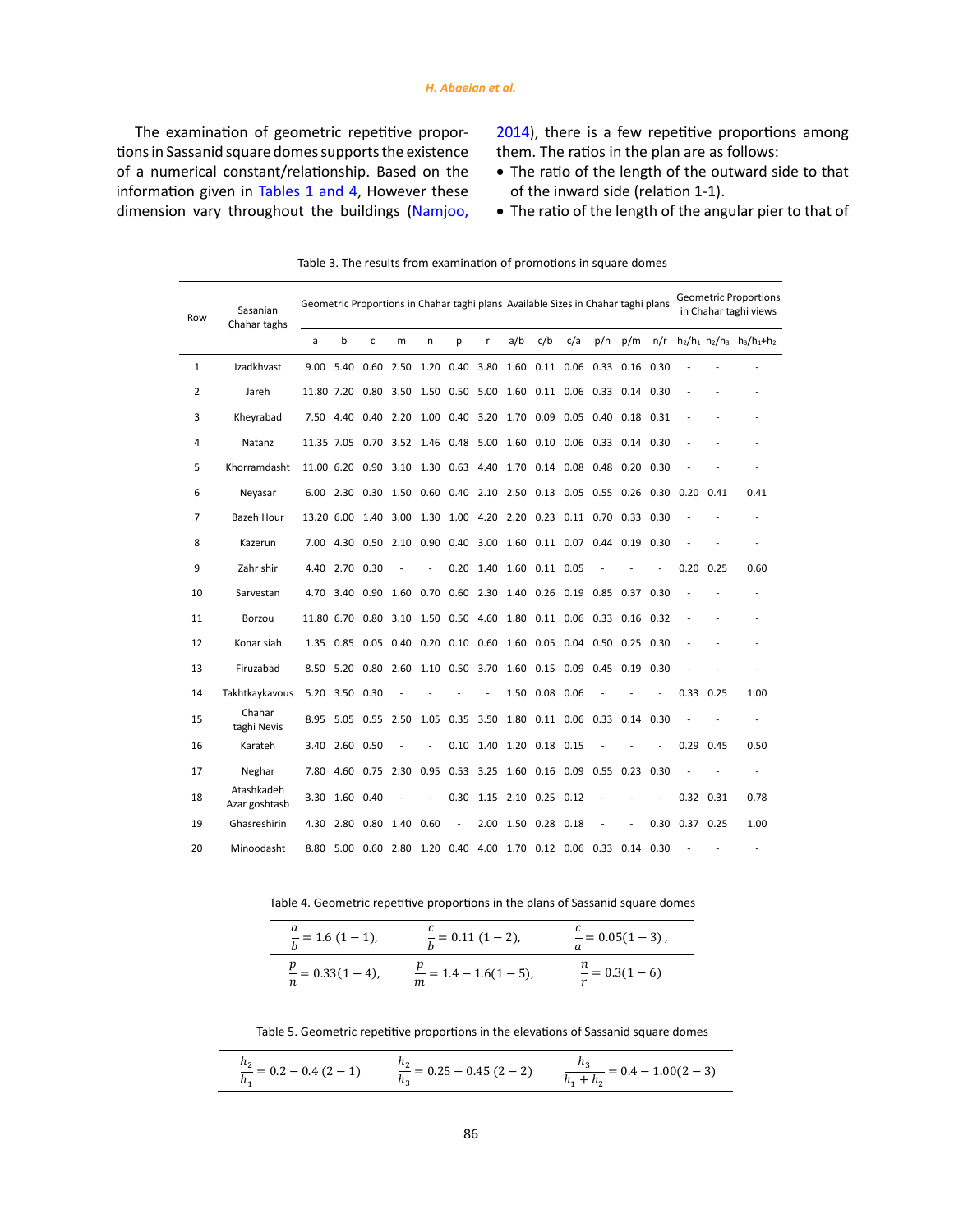the inward side (relation 1-2).

- The ratio of the length of the angular pier to that of the outward side (relation 1-3).
- The ratio of the radius of the pier spent on the corner to that of the corner itself (relation 1-4).
- The ratio of the radius of the pier spent on the corner to the distance between the dome center and corner center (relation 1-5).
- The ratio of the distance between the corners to the circle radius (relation 1-6).

In addition, there are geometric repetitive proportions in the elevation (Table 2) as follows:

- The ratio of the height from the eaves to the opening head, to the height from the floor to the eaves (relation 2-1).
- The ratio of the height from the eaves to the opening head, to the height from the opening head to the dome ceiling (relation 2-2).
- The ratio of the height from the opening head to the dome ceiling, to the height from the floor to the eaves (relation 2-3).

## **CONCLUSION**

The results indicate that geometric proportions, both before and after the Islamic era, have played an important role in Persian architecture. According to the examination of Sassanid square domes, the ratio 1.6 exists between the length of the outward side and that of the inward side (relation 1-1). Similarly, the numerical constant 0.3 exists for the distance between the corners and the circle radius (relation 1-6). In short, there exist geometric repetitive proportions among the architectural square domes (relations 1 and 2). The findings clearly attest to the fact that their architects have applied geometric proportions meticulously in the structure of Sassanid square domes. In general, Persian architecture is noteworthy in terms of geometric proportions and structural modules. Further studies on such modules may offer new approaches to be used in modern architecture.

#### **CONFLICT OF INTREST**

The author declares that there is no conflict of interests regarding the publication of this manuscript. In addition, the ethical issues, including plagiarism, informed consent, misconduct, data fabrication and/ or falsification, double publication and/or submission, and redundancy have been completely observed by the authors.

### **ACKNOWLEDGEMENT**

The authors would like to thank the anonymous reviewers for their comments on the paper.

### **REFERENCES**

- [Kharazmi, M ; Afhami, R.; Tavoosi, M., \(2012\). A Study of Practical](http://www.worldcat.org/title/short-account-of-early-muslim-architecture/oclc/20595580) [Geometry in Sassanid Stucco Ornament in Ancient Persia,](http://www.worldcat.org/title/short-account-of-early-muslim-architecture/oclc/20595580) [Persian Architecture and Mathematics, Springer; 14\(2\): 227-](http://www.worldcat.org/title/short-account-of-early-muslim-architecture/oclc/20595580) 250 **[\(24 pages](http://www.worldcat.org/title/short-account-of-early-muslim-architecture/oclc/20595580)**).
- [Ardalan, N.; Bakhtiar, L.; Haider, S.G., \(1973\). The sense of](https://kyeshljit03.storage.googleapis.com/MTg3MTAzMTc4OA==01.pdf) [unity: the Sufi tradition in Persian architecture \(9\). Chicago:](https://kyeshljit03.storage.googleapis.com/MTg3MTAzMTc4OA==01.pdf) [University of Chicago Publication.](https://kyeshljit03.storage.googleapis.com/MTg3MTAzMTc4OA==01.pdf)
- [Bonner, J., \(2003\). Three traditions of self-similarity in fourteenth](http://archive.bridgesmathart.org/2003/bridges2003-1.pdf) [and fifteenth century Islamic geometric ornament. In Meeting](http://archive.bridgesmathart.org/2003/bridges2003-1.pdf) [Alhambra, ISAMA-BRIDGES Conference Proceedings. University](http://archive.bridgesmathart.org/2003/bridges2003-1.pdf) [of Granada, 1-12 \(](http://archive.bridgesmathart.org/2003/bridges2003-1.pdf)**12 pages**).
- [Creswell, C. A.; W.Allan, J., \(1990\). A Short Account of Early](http://www.worldcat.org/title/short-account-of-early-muslim-architecture/oclc/20595580) [Muslim Architecture. \(Vol.17\) Hillenbrand: British Society for](http://www.worldcat.org/title/short-account-of-early-muslim-architecture/oclc/20595580) [Middle Eastern Studies.](http://www.worldcat.org/title/short-account-of-early-muslim-architecture/oclc/20595580)
- [Ghrishman, R.; Ghirshman, T.; Walker,J . \(1971\). Bichapour. Paris.](http://www.worldcat.org/title/bichapour/oclc/760276431) Godard, A., (1965). The Art of Iran: New York, Frederick A. Praeger Publishers, 277, 283-284 (**2 pages**)[.](https://www.jstor.org/stable/988190)
- [Grabar, O., \(1963\). The Islamic dome: Some Considerations. J.](https://www.jstor.org/stable/988190) [Soc. Archit. Hist., 22 \(4\): 191-198 \(](https://www.jstor.org/stable/988190)**8 pages**)
- [Hejazi, M., \(2005\). Geometry in nature and Persian architecture.](https://www.sciencedirect.com/science/article/pii/S0360132304003221) [Build. Environ., 40 \(10\): 1413-1427. \(](https://www.sciencedirect.com/science/article/pii/S0360132304003221)**15 pages**).
- [Hejazi, M. M., \(1997\). Historical buildings of Iran: Their architecture and](https://www.amazon.com/Historical-Buildings-Iran-Architecture-Structure/dp/1853124842) [structure. Computational Mechanics Publication, Southampton.](https://www.amazon.com/Historical-Buildings-Iran-Architecture-Structure/dp/1853124842)
- [Hejazi, M.; Saradj, F. M., \(2014\). Persian Architectural Heritage:](https://books.google.com/books?hl=en&lr=&id=PxHPBQAAQBAJ&oi=fnd&pg=PP1&dq=Hejazi,+M%3B+Saradj,+F+M,+(2014).+Persian+Architectural+Heritage:+Architecture,+Structure+and+Conservation.+WIT+press&ots=NdA3XiSVMp&sig=PfwojoDt1Iy3fk6zY1OK_-slpKg) [Architecture, Structure and Conservation. WIT Publication.](https://books.google.com/books?hl=en&lr=&id=PxHPBQAAQBAJ&oi=fnd&pg=PP1&dq=Hejazi,+M%3B+Saradj,+F+M,+(2014).+Persian+Architectural+Heritage:+Architecture,+Structure+and+Conservation.+WIT+press&ots=NdA3XiSVMp&sig=PfwojoDt1Iy3fk6zY1OK_-slpKg)
- [Hugi, H., \(1977\). Ghala Dokhtar, Atechkade : monuments](https://www.abebooks.com/Ghala-Dokhtar-Atechkade-monuments-sasanides-pres/17647389130/bd) [sasanides près Firouzabad, Iran ; rapport préliminaire des](https://www.abebooks.com/Ghala-Dokhtar-Atechkade-monuments-sasanides-pres/17647389130/bd) [projets de consolidation et restauration. Zürich: Published by:](https://www.abebooks.com/Ghala-Dokhtar-Atechkade-monuments-sasanides-pres/17647389130/bd) [Organisation Nationale pour la Conservation des Monuments](https://www.abebooks.com/Ghala-Dokhtar-Atechkade-monuments-sasanides-pres/17647389130/bd) [Historiques en Iran.](https://www.abebooks.com/Ghala-Dokhtar-Atechkade-monuments-sasanides-pres/17647389130/bd)
- [Kharazmi, M.; Afhami, R.; Tavoosi, M., \(2012\). A Study of Practical](https://link.springer.com/chapter/10.1007/978-3-0348-0507-0_4) [Geometry in Sassanid Stucco Ornament in Ancient Persia.](https://link.springer.com/chapter/10.1007/978-3-0348-0507-0_4) [Nexus Netw. J., 14 \(2\): 227-250 \(](https://link.springer.com/chapter/10.1007/978-3-0348-0507-0_4)**24 pages**).
- Kovskaia, L. I. M.; Golombek, L., (1985). Toward the study of Forms in Central Asian Architecture at the end of the Fourteenth Century: The Mousoleum of Khvaja Ahmad Yasavi. Br. Inst. Persian Stud., 23: 109-127. (**19 pages**)
- [Kritchlow, k.; \(1969\). Order in space. Thames and Hudson](https://www.abebooks.co.uk/book-search/title/order-in-space/author/critchlow/) [Publication.](https://www.abebooks.co.uk/book-search/title/order-in-space/author/critchlow/)
- [Mehdizadeh, F.; Tehrani, F.; Valibeig, N.; \(2011\). Applying](http://en.journals.sid.ir/ViewPaper.aspx?ID=217868) [the 'Hanjar' Triangles in the Mathematical Calculation,](http://en.journals.sid.ir/ViewPaper.aspx?ID=217868) [Implementation and Enforcement of Traditional Iranian](http://en.journals.sid.ir/ViewPaper.aspx?ID=217868) [Architecture. Maremat-e Asar and Baft-haye Tarikhi-Farhangi,](http://en.journals.sid.ir/ViewPaper.aspx?ID=217868) 1(1): 15-25 (**11 pages**[\). \(In Persian\)](http://en.journals.sid.ir/ViewPaper.aspx?ID=217868)
- [Namjoo, A.; \(2014\). Chahar Taghi Structures of Iran, published by](https://www.adinehbook.com/gp/product/6001024146) [Jahad e Daneshgahi, 1\(1\).\(in Persian\).](https://www.adinehbook.com/gp/product/6001024146)
- [Ozdural, A.; \(2000\). Mathematics and arts: Connections between](https://www.sciencedirect.com/science/article/pii/S0315086099922747)